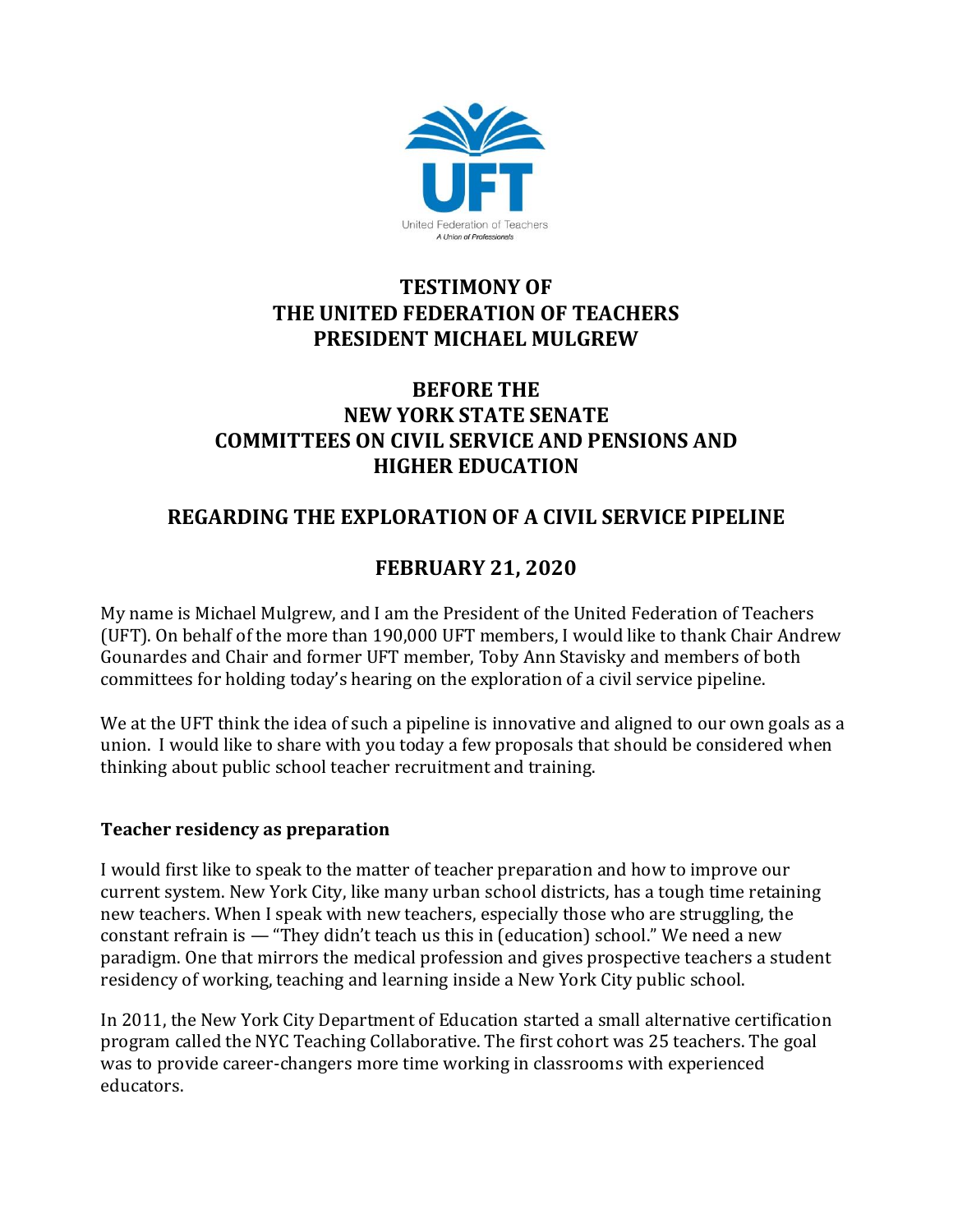This year's Teaching Collaborative class is over 500 teachers. The cohort will train in over 100 carefully selected Teaching Academies – New York City public schools with a principal who is committed to the growth and development of new teacher and with five or more selected and trained Teacher Development Facilitators who will host participants in their classroom.

Anywhere else, a program this size would be considered a stunning victory. But here in New York City we hire upwards of 4,000 new teachers each year. We must expand residency programs to absorbs as many of these new hires as possible.

The UFT and the New York City Department of Education have been in talks with the City University of New York about how additional residency programs could be structured. These efforts need to be nurtured.

New York City Comptroller Scott Stringer last year proposed a residency program that builds on another existing alternative preparation program, the New York Teaching Fellows. This is another interesting proposal that needs to be explored further.

## **Reducing financial barriers**

Civil servants, like teachers, school social workers and school psychologists, dedicate their lives to public service and often forgo opportunities in the private sector with higher pay. Interestingly, many do so knowing that their degree in education will not be any less expensive than a degree in business or computer science, regardless of whether they attended a private or public university.

The result is educators carrying extensive student debt.

At the UFT we created the Student Debt Relief Program to match members with an independent loan specialist to help them access various programs to help them better manage their student loan debt.

The program, which launched in November 2018, was necessary for many reasons. In 2007 the federal government created a public service loan forgiveness program as an incentive for people to work in public sector jobs. The idea was to offer loan forgiveness, after 10 years of payments, to teachers, nurses, social workers and others employed by governmental or nonprofit public service agencies who had taken out federal loans. But for a variety of reasons, very few people have had their loans forgiven by the program.

Making matters worse, for-profit student loan servicing companies often do not inform borrowers employed in public service jobs about this program. It should come as no surprise that Betsy DeVos, President Trump's education secretary, has defended these predatory companies.

The American Federation of Teachers, the UFT's national union, filed a class-action lawsuit in 2018 against Navient, one of the country's largest administrators of federal student loans, accusing the company of steering borrowers in public service professions away from public service debt relief so it could continue to collect millions of dollars in fees.